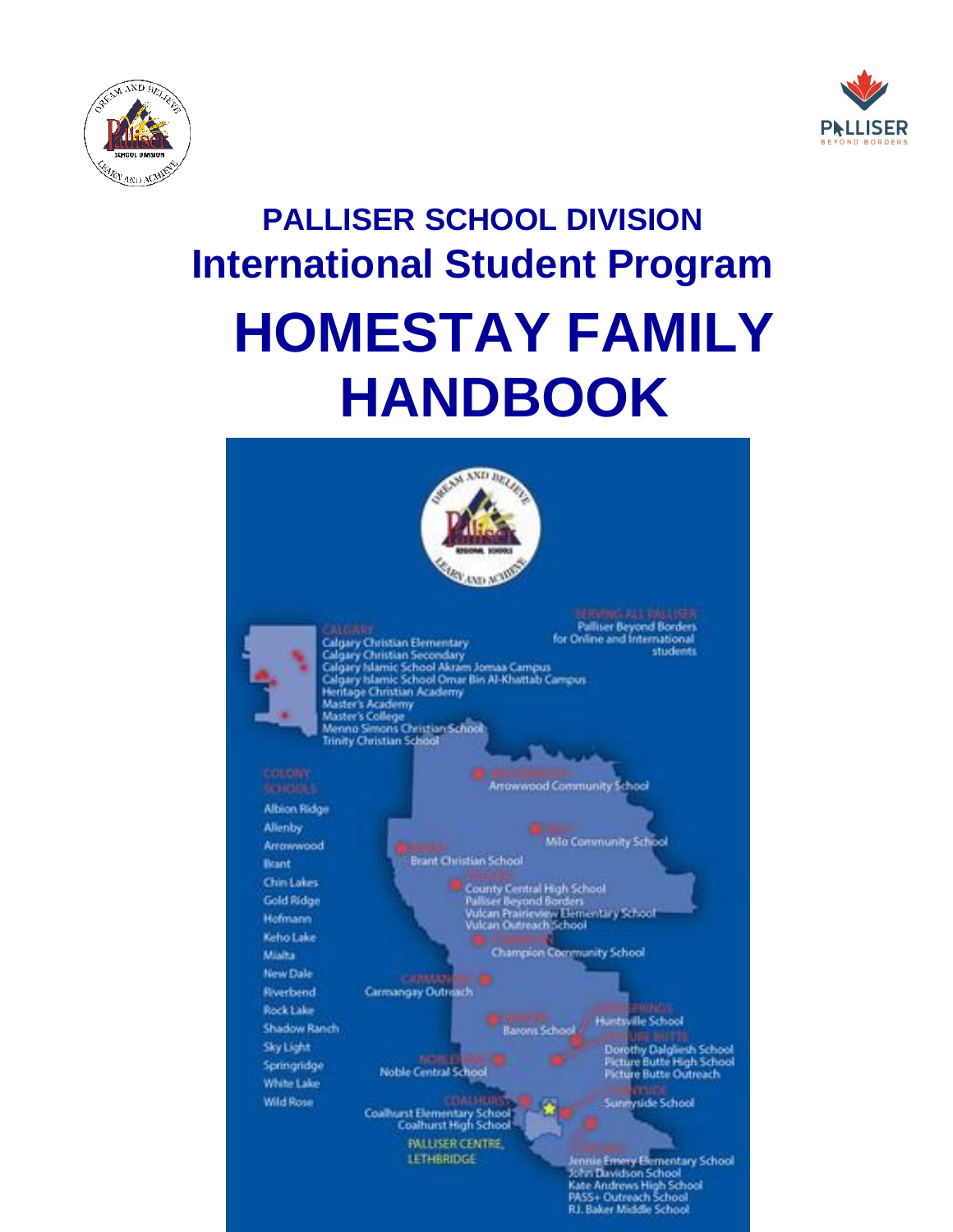# **Welcome!**

We would like to extend a warm welcome and thank you for your participation in Palliser School Division International Homestay Program. Our home stay families are an integral and crucial part to the success and reputation of our program. For international students, staying with a local family is one of the most important aspects of their Canadian experience, as your become their "family away from home". You are not merely offering just room and board to these students. Your role is to offer a safe, caring and nurturing environment for them to live in, just as you would for your own children. Your involvement is a wonderful way to make a profound difference in an international student's life by opening your home to them while at the same time, allowing your family members to gain a knowledge and appreciation of other cultures and their traditions. By becoming a host family, you will gain wonderful memories and lifetime friendships and connections. It also provides an excellent opportunity for international students to develop conversational English skills and to experience life as part of a typical Canadian family.

Host families offer students support as they adjust to living away from home in a different culture and environment. You are there to provide the student with a safe and caring environment and to help to ensure that their experience, both academic and otherwise, are meaningful and positive. We try to match students and families as best as we can in order to ensure a great experience for all.

We truly hope this experience will benefit you, your family and your international student.

#### **Further information about Palliser's International Program can be located here.**

<https://www.palliserinternationaleducation.com/>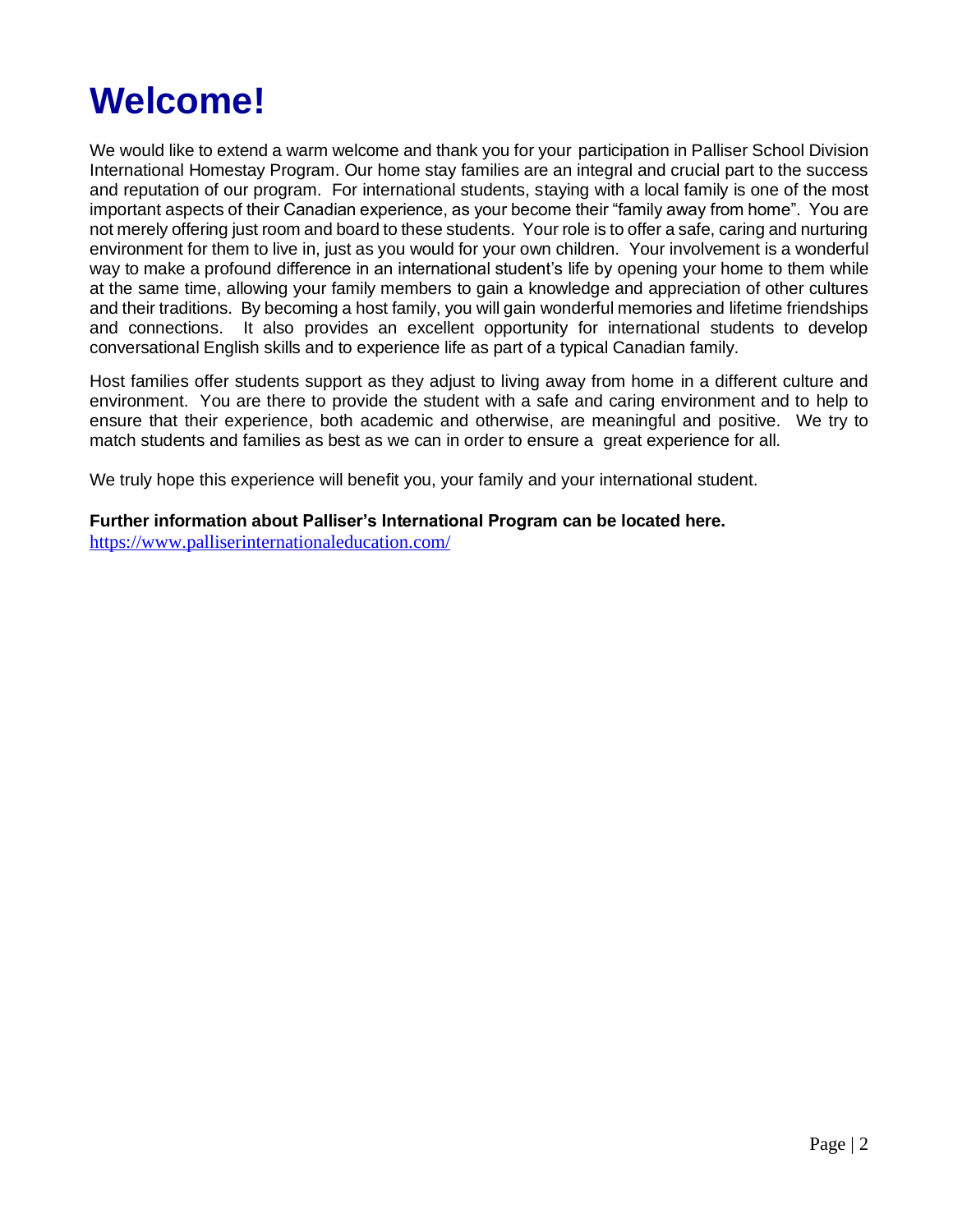## **Table of Contents**

- **1. International Service Contact Information**
- **2. Roles and Responsibilities of Homestay Providers**
- **3. Custodianship Responsibility**
- **4. Student Insurance**
- **5. Arrival Day of your Student**
- **6. Things You Can Do the First Few Days**
- **7. Homestay Guidelines**
- **8. School**
- **9. Student Allowance/Personal Expense Responsibilities**
- **10. Travel**
- **11. Summer**
- **12. Challenges**
- **13. Well-Being**
- **14. What if a Problem Arises?**
- **15. Moving Student to New Host Family**
- **16. International Teachers/Chaperones**
- **17. Departures**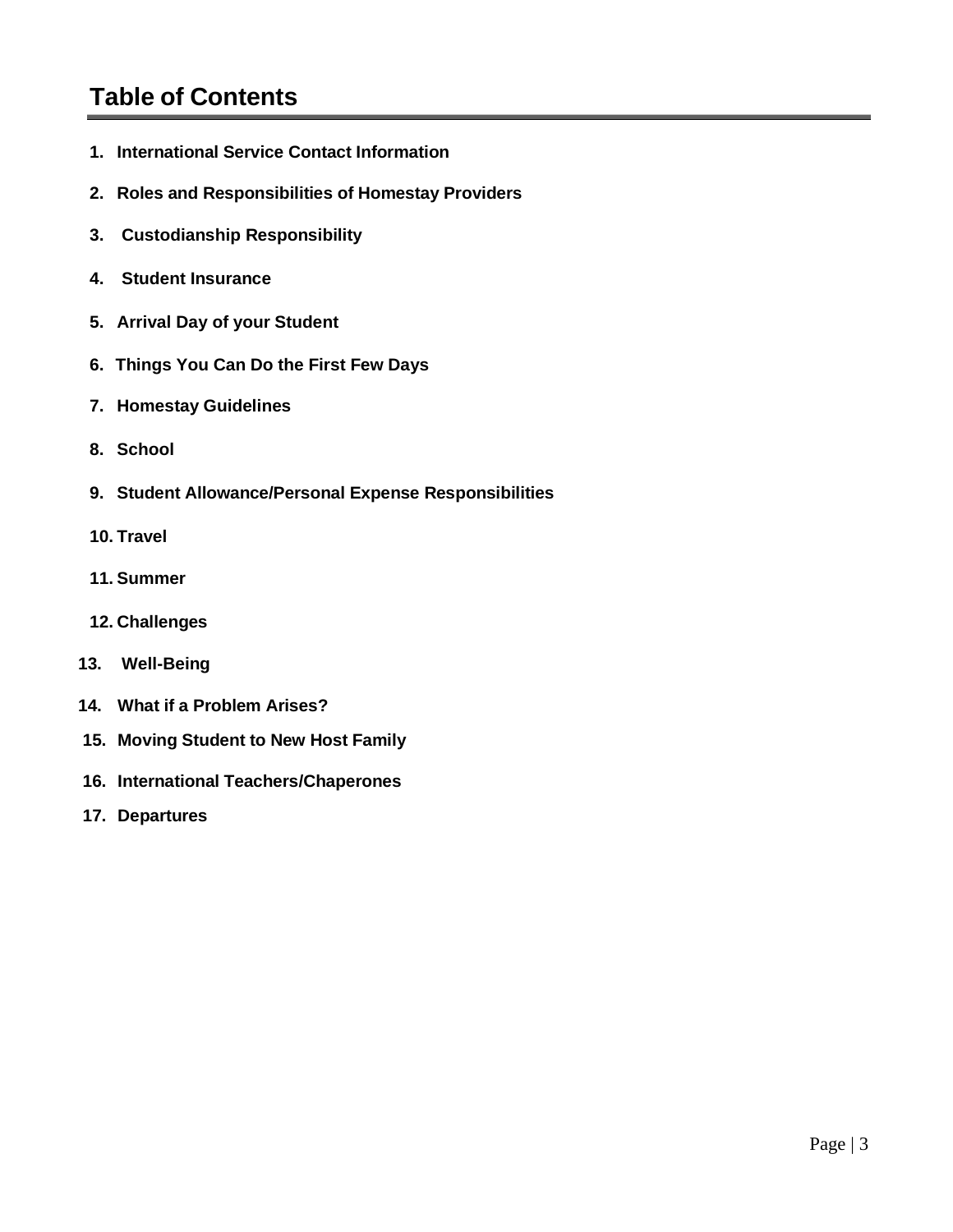#### **1. INTERNATIONAL STUDENT PROGRAM CONTACT INFORMATION**

We encourage you to reach out to our International Student Team with questions at [palliser\\_international@pallisersd.ab.ca](mailto:palliser_international@pallisersd.ab.ca)

#### **2. ROLES AND RESPONSIBILITIES OF HOMESTAY PROVIDERS**

Host families are an integral part of the lives of the students who stay with them. Deciding to become a homestay family is a serious commitment. It involves sharing of family time, attention, home space and personal energy. Homestay providers essentially become the "parents" of the student(s) and act on behalf of their family in their home country. The ultimate goal is for the students to experience academic, personal and social success during their stay.

Part of this responsibility includes using good judgement when issues surface and making decisions that are in the student's best interests. We suggest that when making decisions regarding the students that the homestay family uses the values and expectations they have for their own children. At the same time, however, a successful homestay will also be sensitive to the student's cultural background.

We commend homestay families who make the effort to share Canadian culture, acquaint the students with local sites of interest and arrange activities that the student may wish to participate in. Overseeing homework, talking and encouraging students through discouraging times are also very important to the student's overall success. When students feel safe and cared for, their transition to Canadian life will be much smoother.

Initially, your student may be overwhelmed and may not be able to absorb everything on the first day. Your student may not be able to understand everything you say so you may find you will need to explain things more than once. Though we sometimes enjoy the humor and novelty of cultural differences, we also need to be sensitive to discomforts and difficulties. People of different cultures present themselves in various ways. What you may take as indifference, coolness, slowness, thoughtlessness or rudeness in the student may only be a mutual misunderstanding of signals. We ask that you please be patient and things will fall into place.

Host families should expect shyness. Some Asian students for example can be perceived as shy and the outward affection we often show to each other (such as hugging) is generally embarrassing to them. You should also expect homesickness, some difficulty in communicating and the occasional bout of tears. The academic workload may also be very demanding in the beginning due to the lack of understanding of the English language. Be supportive of your student and comfort them.

The homestay compensation provided by Palliser is intended to cover room, board and parental guidance. Homestay payments are issued on a monthly basis.

If you and your family take your student to a restaurant or attraction (for example), it would be a reasonable expectation that you pick up the cost of the meal/admission. If your student takes part in a school trip (e.g. a ski trip), unless otherwise pre-arranged, the student should pay for the outing, but the host family would be required to provide a bag lunch or lunch money for the day.

You are encouraged to give your evaluation of the International Student Program, its successes, problems, and your suggestions for other host families. If your experience has been positive, we hope you will tell other interested families about the program.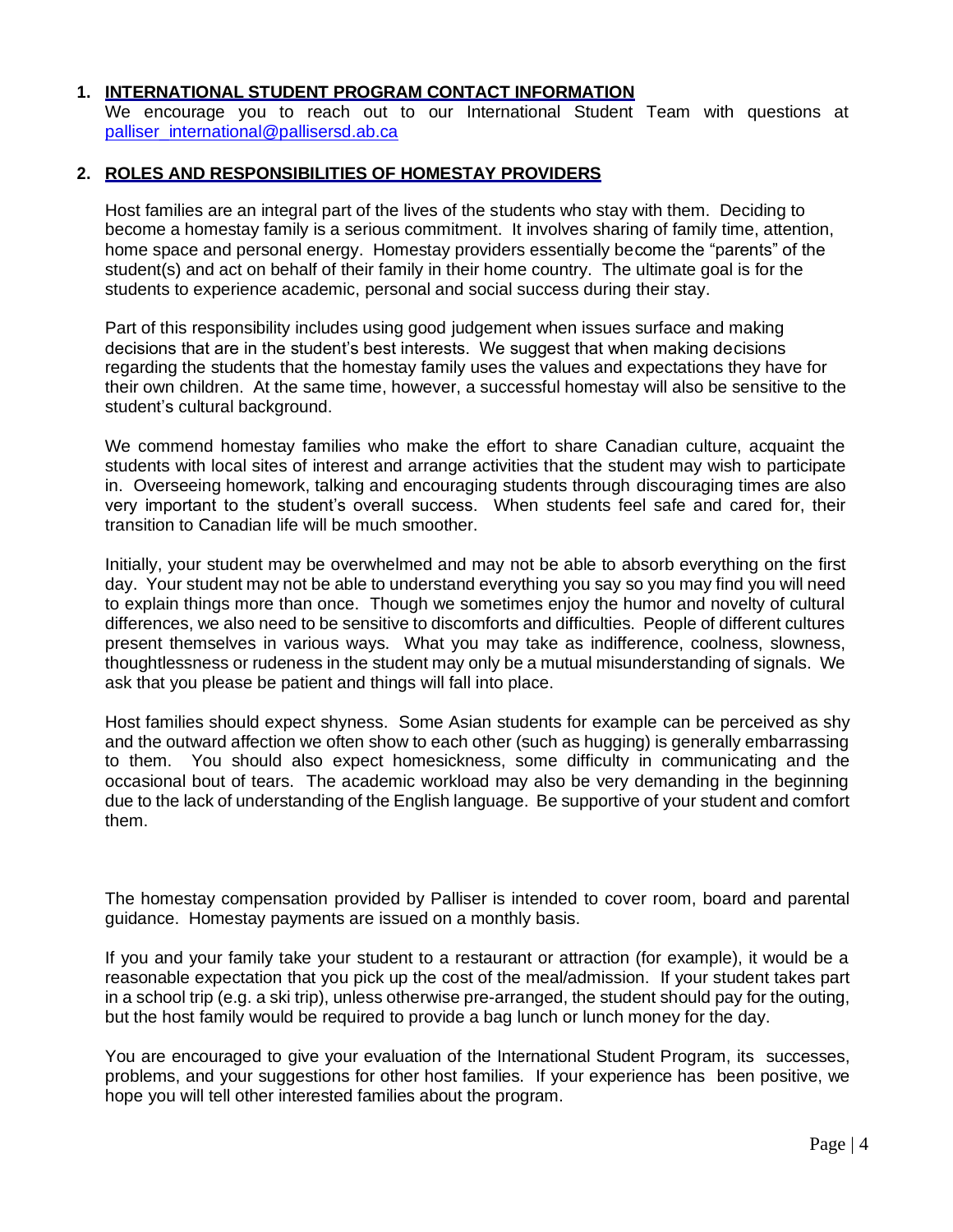#### **2.1 How are international students matched with families?**

The International Student Coordinator will review applications from both potential homestay families and incoming students. They will note hobbies and interests, food preferences, health concerns and allergies, special talents, social preferences and so on. From this information, a match will be made and both the family and student will be informed of the match.

Although great care is taken to match students with appropriate families, this is not a science and sometimes the match is not quite right, and the student may need to be moved. This is not to be viewed as a criticism of the homestay family or the student. That said, a homestay move is a lastresort solution, so all efforts are taken to get the right fit the first time, to prevent unnecessary disruption and upset in the lives of the students and homestay families.

#### **2.2 Can you host more than one student?**

We have found that for many students and homestay families, hosting two international students works well, provided they have different first languages. We prefer not to place students together if they have the same first language, as there is a tendency for students to fall back on it for communication, rather than having to rely on English as the only common language. The decision however, to host more than one student in your home is based on input from all stakeholders in the placement.

You may also find that interacting with other host families will be of great assistance both in giving you new ideas and in reassuring you about the pace of the development of your relationship with your International student.

We trust that homestay parents will make decisions based on the student's best interest. You are encouraged to contact the International Coordinator for resources and support in managing issues related to your international student's stay.

#### **2.3 Getting ready to be a Host Family - Preparing for your Student:**

The Homestay Coordinator will provide you with information on your student (which will include photos, country of origin and general information about their character and preferences. Most students and their parents like to correspond via email/skype/messenger before arriving to Canada. You are encouraged to communicate with your student and his/her parents in order to increase their comfort level when they arrive. Describe your family, pets, lifestyle and your neighborhood. Relate funny or typical family incidents. Include pictures of you and your family, home, neighborhood and city.

#### **2.4 Research**

The homestay family should be generally familiar with the student's country – its population, climate, lifestyle, food, major cities and so on. Your knowledge of this information will not only make your student feel more at home, it will also encourage acceptance of your way of life. You could try to learn a few simple phrases in your student's language, or even learn to cook a traditional meal! It may also be helpful to talk to other families who have hosted students from this country to learn about particular differences in culture and customs.

#### **2.5 House Keys/Door Codes**

Prepare a house key for your student and be prepared to share security codes or electronic access codes, if necessary.

#### **2.6 Damage to Property**

If a student causes damage to your property, please notify the Homestay Coordinator of the incident immediately. Take pictures and it may also be necessary to inform your insurance company. Students are not responsible for normal wear and tear. Ensure adequate home insurance is in place.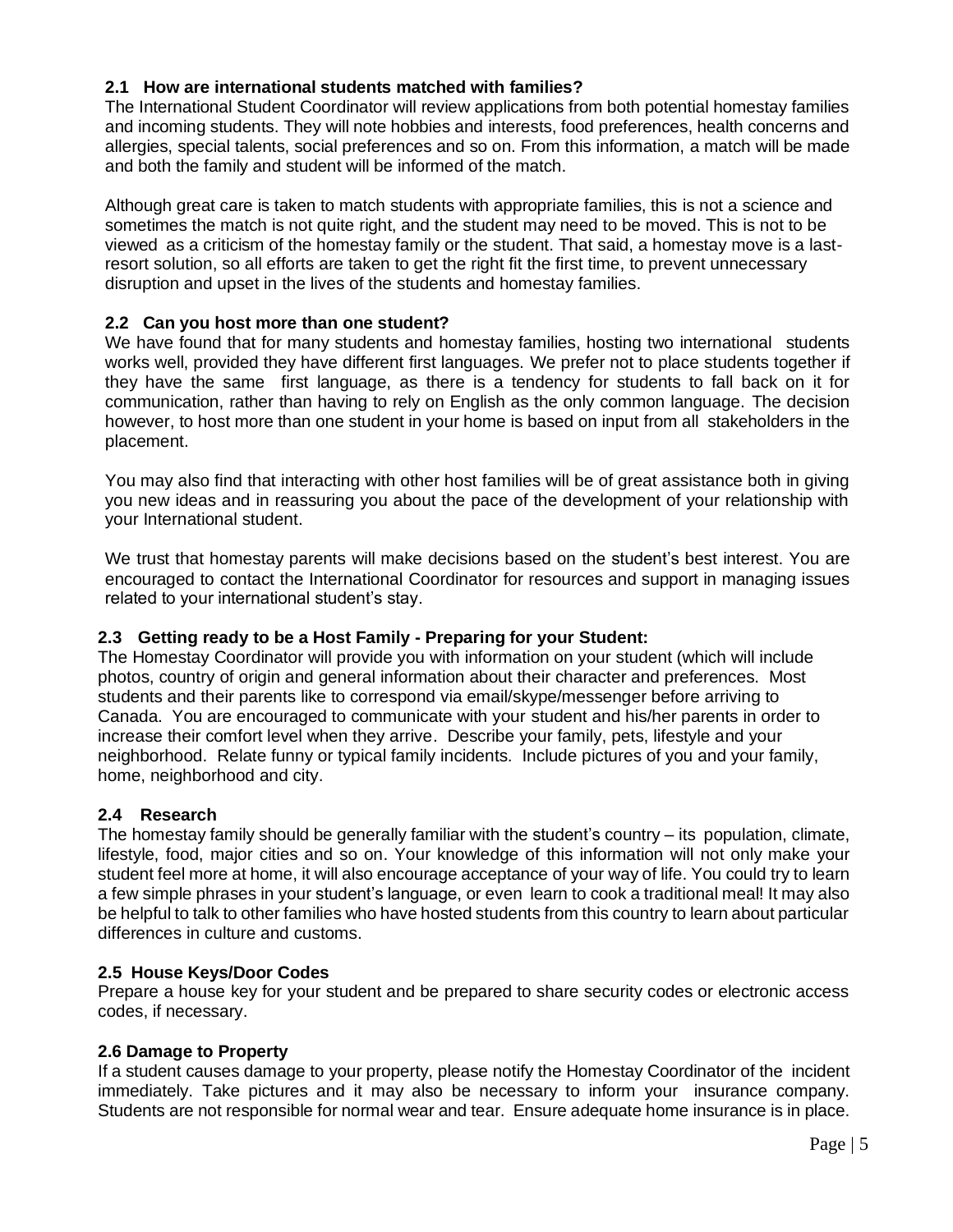If you are not sure what is appropriate, discuss this with your Homestay Coordinator or contact your insurance agent to be sure that you have adequate coverage both for your own and the student's property.

#### **2.7 Transportation**

Please ensure your student has proper directions to and from school and to any local attractions or meeting places if they are going out with friends or on a school outing. If the student will ride a school bus, make sure they are able to recognize the driver and/or bus number, and know where to get on and off the bus on both ends of their trip.

Talk about what transportation you are able to provide and what you will not (e.g., rides to volleyball practice but not to close neighbours). Assist the student by arranging rides for activities and outings, vacations and recreational activities if you will not be driving him/her yourself. Contact the International Program Coordinator if necessary

In some cases, homestay families may be asked to meet the student at the airport on their arrival and to return them at final departure. Families will be reimbursed for gas. Large groups of students arriving at the same time will be transported by bus or shuttle, arranged by Palliser Schools.

#### **3 CUSTODIANSHIP RESPONSIBILITY**

All students in Palliser Schools International Program in homestays are under the custodianship of the Associate Superintendent. Host families act on behalf of the Custodian but all major or serious incidents must be reported; either the Executive Assistant or the Associate Superintendent).

The custodian is the person who make the decisions concerning the student's welfare while the student is a minor. The student is expected to be guided by the directions given by the custodian. In addition, host parents play an important role in supervising and directing student behavior on a daily basis, but they are not legally responsible for the student's behavior. Homestay parents are expected to act on behalf of the Program with the best interest of the child in mind.

#### **4 STUDENT INSURANCE**

All International students studying at Palliser Schools are covered with medical insurance through Ingle International for illness and accidents. Each student will be issued a medical coverage card electronically. Detailed insurance coverage information and an insurance card issued to the student will be also provided to host families. Any costs not covered by the student's insurance are ultimately the responsibility of the student's natural parents.

Should a student need to visit a doctor he/she can go to a local clinic through an appointment made with your own family physician or if necessary, go to the hospital. If the student requires prescription drugs, they may need to be paid for (either by the student or host family) at the time of purchase as some pharmacies and clinics do not direct bill to the insurance company. Ensure that all of the original receipts are submitted as soon as possible to the International Program Coordinator. Palliser will reimburse you for your expenses and follow-through with the claim to the insurance company for reimbursement back to Palliser.

#### **5 ARRIVAL DAY OF YOUR STUDENT**

When your student arrives, she/he has probably had a long trip and may have crossed several time zones. Avoid scheduling too many activities. The ill effects of jet jag will be much less if your student sets his/her watch immediately to local time. Also, suggest they drink plenty of water, get lots of fresh air and avoid sleeping during the day, if possible.

One of the first things your student should do is to contact their family either by telephone or e-mail to confirm his/her safe arrival.

Show your student his/her room, help them unpack and give them a chance to become acquainted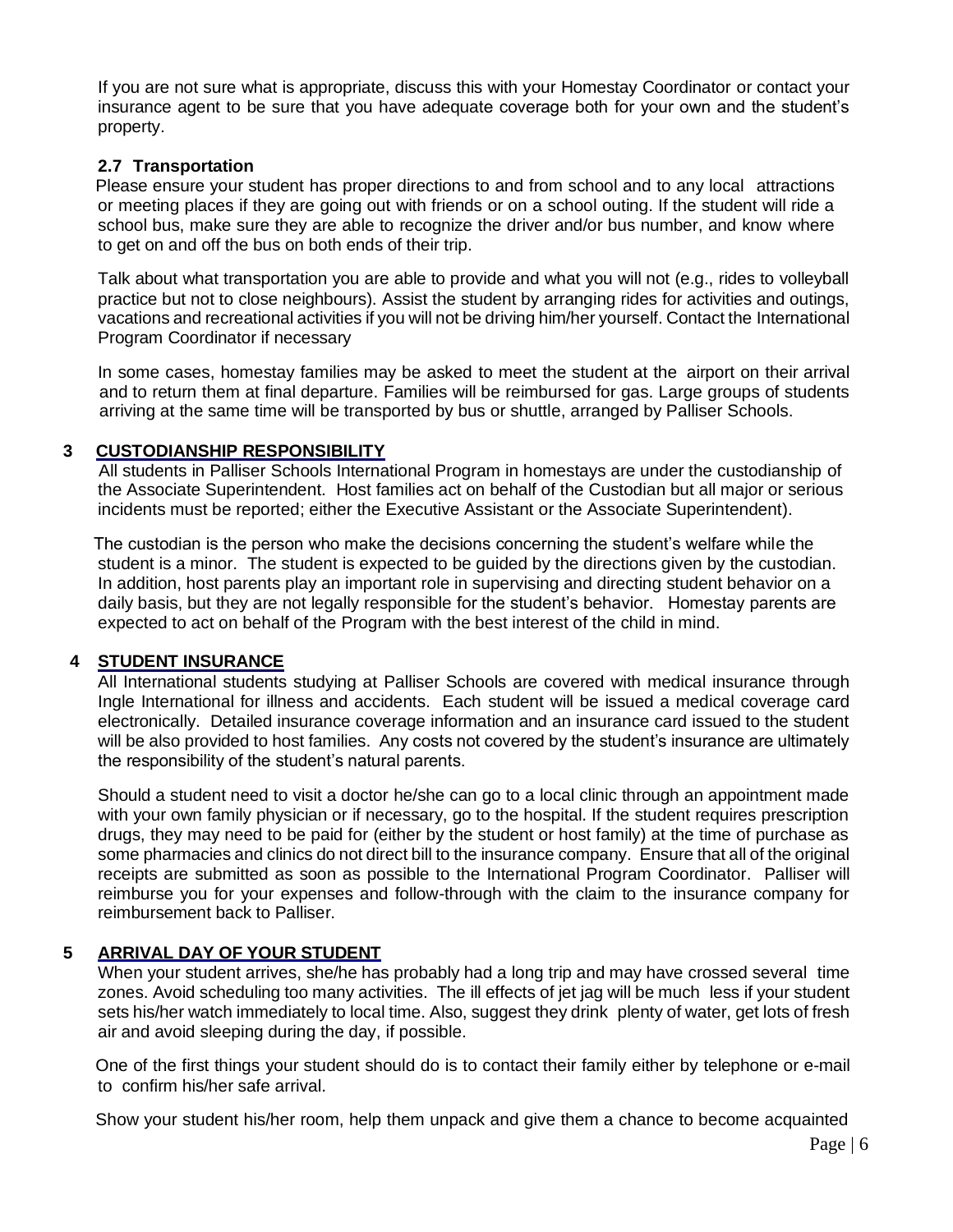with their new surroundings. Also, make sure there is a safe place to store passport, travel tickets, insurance documents and money.

#### **6 THINGS YOU CAN DO IN THE FIRST FEW DAYS**

- Keep your student busy, but also allow some time alone. Remember, he/she will be jet-lagged the first couple days and could also be suffering from culture shock and home-sickness
- Make sure the student is familiar with your neighborhood. Students may want to go for a walk and could get lost because they are unfamiliar with the pattern of our streets.
- Take the time to learn the correct pronunciation of your student's name.
- Introduce your student to family, friends and neighbors. Write down names to help him/her remember.
- Make sure your student has an ID card with your name, address and telephone number on it, and tell him/her to carry it at all times.
- Take your student to the post office and teach him/her to buy the correct stamps. Buy a postcard and encourage your student to send one to his/her parents immediately.
- Show girls where to buy personal hygiene supplies.
- Show your student the route to and from school, or where to get on/off the bus.
- Visit some local points of interest.
- Establish a pattern of daily conversation. Have your student help make a list of conversation topics to get through the first few weeks.
- Relax and make the student feel comfortable
- Ensure that your student is made aware of your household curfew rules
- For longer-term students, it is recommended that once your student has arrived, that you assist them with opening up a bank account in their name. Advise them not to carry large amounts of cash. Show your student how to use their ATM card and stress the importance of keeping the PIN number secret.

#### **7. HOMESTAY GUIDELINES**

To help ensure that you and your student have an enjoyable experience, we have some basic guidelines in place to help you. Your student will have also been given the same guidelines that cover most of the same points, but from their perspective.

Cultural differences can often make the most basic areas of daily life a problem for an international student. Sensitivity and awareness on your part will help ease the student's adjustment to life in your home. Shortly after your student's arrival, it will be helpful to both you and your student if you have a discussion with them about your family rules and schedules. Patience will be required in all of your explanations to the student. If he/she seems to have difficulty understanding you, it is often valuable to write things down. The students often have a greater comprehension of written English than they do of spoken English.

When you guide the student through your home, it is a good idea to explain how to use some of the facilities. Do not assume your student knows how to operate everyday items; anything from light switches to shower taps and appliances can be unfamiliar.

Something as simple as removing their shoes in the home can be entirely new to them. Encourage them to ask questions and try to use simple language in your explanations. We hope that the exchange of cultures that occur as you and your student interact on a daily basis will be an exciting part of the homestay experience.

#### **7.1 Household Duties/Family Schedules**

Your student is not just a guest but someone will become a part of your family for the time he/she is with you. Inviting him/her to join in a few household responsibilities will help them become involved. Shyness comes from not knowing what to do. Setting the table, helping with lunches and so on, when defined clearly by you at the onset, can become activities to further your communication. Clearly inform students of meal schedules in order to avoid confusion and suggest that he/she lets you know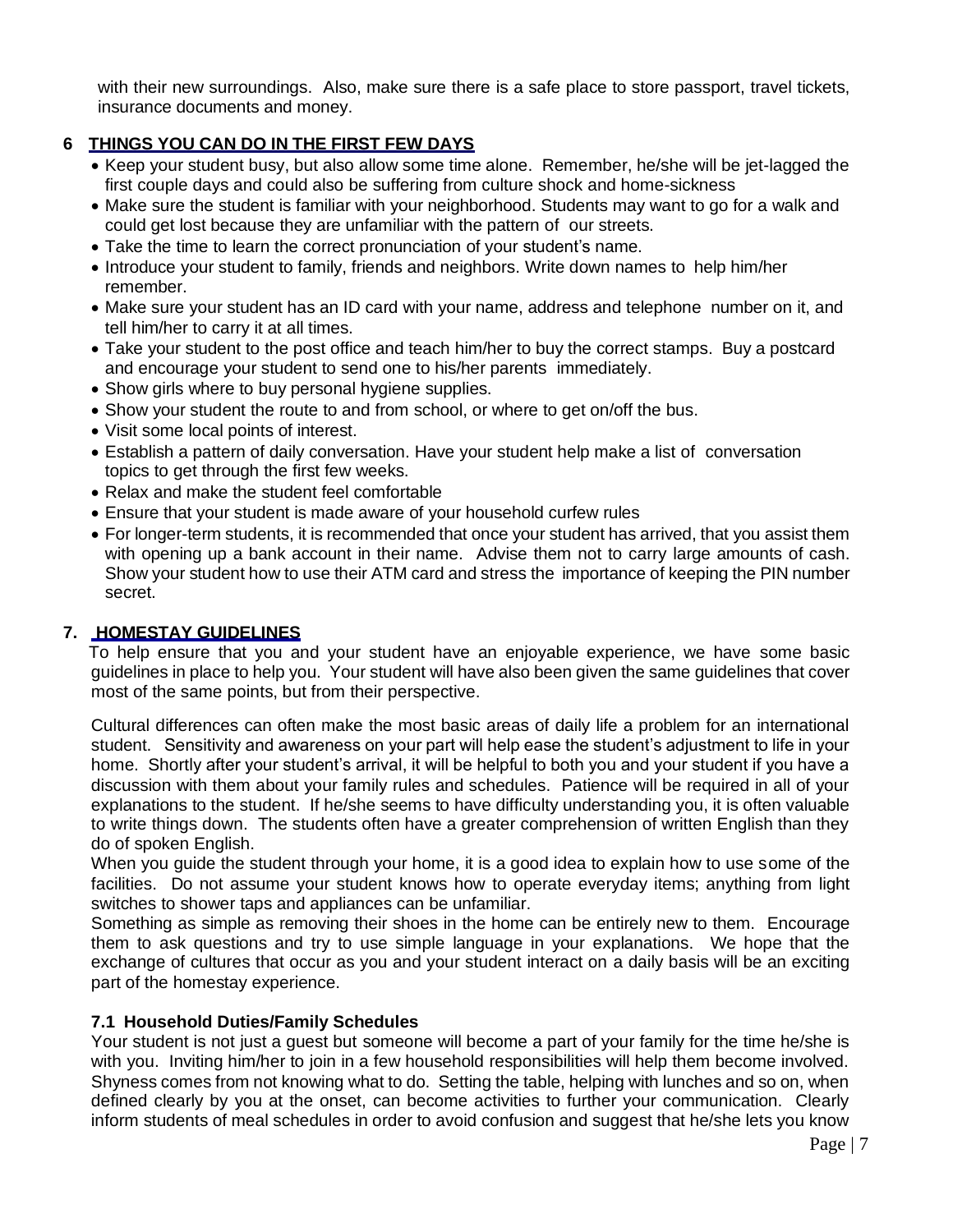if he/she if going to be late.

Mealtime is a very personal arrangement in the family, and some of the best times spent with your student will likely be over dinner. If your student is helping with meal preparations, give careful guidance. Electric stoves and other kitchen appliances may be completely new to your student

#### **7.2 The Bathroom (Shower/Tub Rules)**

The bathroom is probably the most puzzling room in your home for overseas students. Show your student where the extra towels, face cloths and soap are, how the shower is turned on and how to draw the shower curtain. Students from Asia for example, have very different bathroom routines. Bathrooms are very open, are fully tiled and equipped with a drain in the floor; they are not used to keeping the water contained in a tub or shower stall.

For some cultures, students not used to flushing toilet paper down the toilet – they are taught to throw it in the garbage. Please teach your student that it is appropriate and expected to flush toilet paper in the toilet. Ensure that they are aware that nothing else is to be flushed down the toilet.

Any generic brand of soap, shampoo and toothpaste is acceptable and should be provided by the homestay family. If the student is requesting exotic soaps, shampoos, hair essentials, cosmetics, perfumes, etc., this will be at the expense and responsibility of the student.

#### **7.3 Sleeping Arrangements**

Your guidance is essential to help your student feel at home. Make sure that the student's room is ready upon their arrival. Define clearly where the student can put his/her clothing and belongings and make sure that they understand how covers on the bed work. The Japanese, for example, often simply use a futon and a quilt and are not used to getting under the many layers of covers and blankets that we use. Show your student how to make the bed and let him/her know what times your family will be retiring and when they are expected to be up for breakfast. Other niceties would be putting up a welcome banner, providing a plant, magazines/pamphlets and perhaps a small gift or treat on the bed (appropriate for the age of the student). Allow the student to make the room their own.

Also, if your student is in the lower level/basement of your home it is important to note that for us, basements are normal in our Canadian homes but for many cultures, they see the basement as a cell or dungeon so this could seem strange and unfamiliar to your student. Please ensure that it is perfectly safe for them to be in a basement bedroom if this is the case in your home.

#### **7.4 Manners**

Manners vary greatly from culture to culture, so your student may require some guidance from you in order to avoid embarrassment. If for example your family does or does not wear shoes inside the house, let your student know what is acceptable in your home. The Japanese, in particular, always remove their shoes at the door and may feel uncomfortable wearing them in your home, even if you indicate that it is ok to do so.

Many Asian cultures feel that making noises while one eats is a complement to the cook. If this offends you, you may want to explain that Canadians usually eat quietly. Teach your student a few of the "Please pass the…" phrases in order to help him/her feel comfortable at the table.

If your student is going to a restaurant without you, inform him/her that at many restaurants you must wait to be seated and of the appropriate tip that should be left. In some countries, there is no tipping of people working in the service industry so the concept of tipping may be foreign to your student.

This is a homestay and you are not their servant. In some cultures, it is common for students to have maids/servants/drivers in their homes. It needs to be explained to your student that in Canadian culture, it is expected that family members cleanup behind themselves – this includes your international student. Explain to students that they must clean up after themselves (e.g. bathroom, kitchen) or that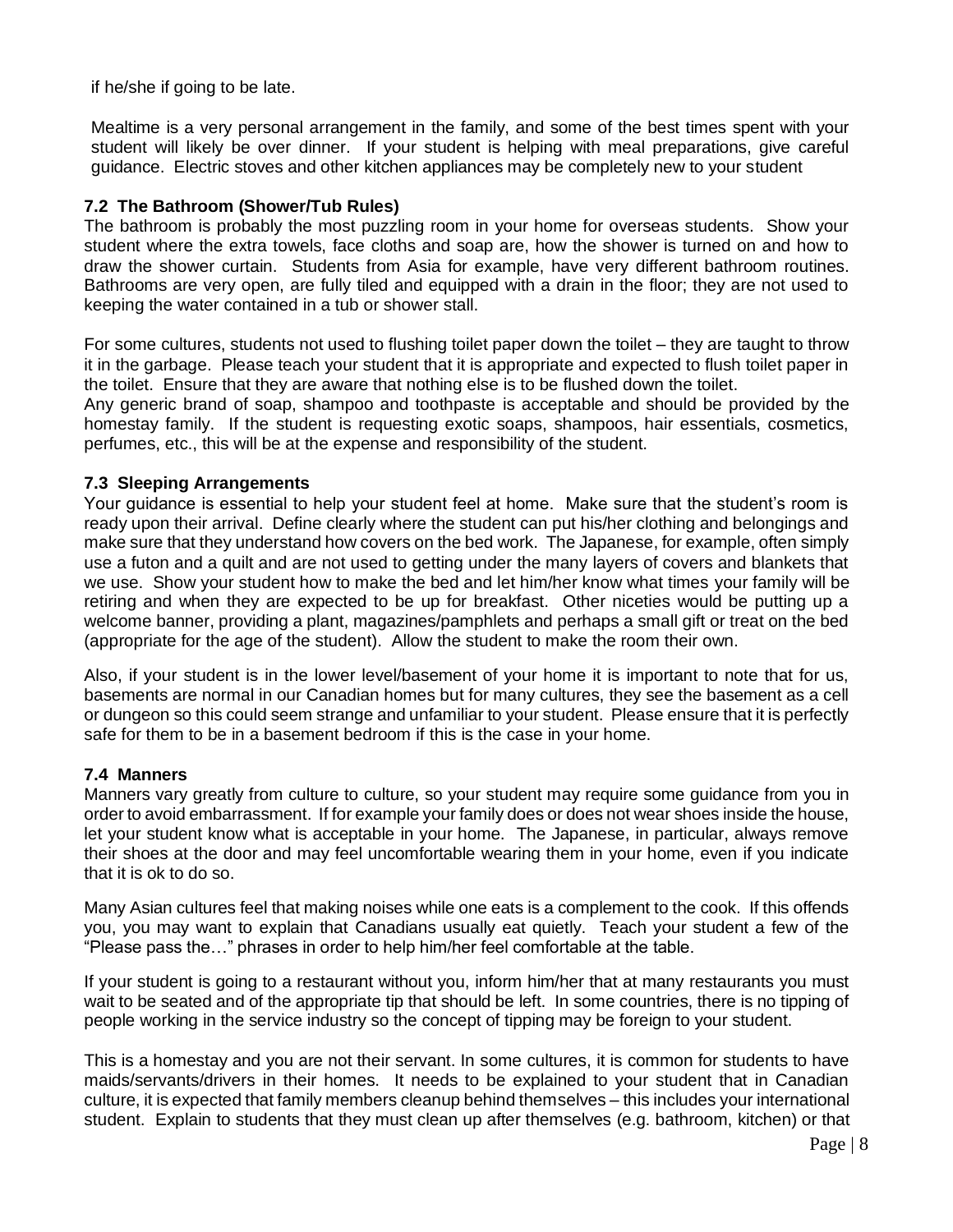whenever they use something, that they put it back where they found it.

#### **7.5 Drugs, Alcohol and Driving**

Even though a student may be of legal drinking age in their home country, a condition of their acceptance to study in Palliser Schools requires that the student conform to school rules and policies that do not permit the consumption of alcohol, smoking and the use of illegal drugs.

International students are made aware of (prior to their arrival) the rules in which the international program prohibits them from smoking cigarettes, consuming alcohol and using/consuming illegal drugs. Noncompliance of this rule may result in the student being dismissed from the program and sent home at their expense. If you notice your student engaging in illegal activity, contact the International Student Coordinator as soon as possible.

International students are not permitted to drive any type of motor vehicle, unless they are part of an approved driver-training program offered by the school they are attending

#### **7.6 Laundry**

Some of the older students prefer to do their own laundry. Please have this discussion with them and inform them about laundry arrangement in your home. They will need instructions as to where to put their laundry and the timetable for cleaning as well as their specific responsibilities if they are doing their own laundry. Arrange a schedule and process that suits everyone.

#### **7.7 Language**

The primary reason for the student's visit to Canada is to study English. They learn much at school but they have a change to use it in your home. Therefore, it is good to try to engage your student in conversation. Speak in short, basic sentences at first to help reduce confusion if your student arrive here with rather limited English skills. Many times students will indicate that they understand when in reality, they do not. This is because they do not want to bother you. You need to paraphrase often and check that they understand clearly. This is especially important when giving instructions, so that they students clearly understand and don't feel that they have let you down if they make a mistake or misunderstood you.

#### **7.8 Use of Electronic Devices/Internet/Phones**

Increasingly, the majority of international students are arriving with various electronic devices with which they will be using to communicate back to their families at home. Understand that the student may in the first few days or weeks, use these devices frequently. Once the student starts to feel more comfortable, generally they will use them less frequently.

You will need to outline your expectations and ground rules about use of electronic devices, particularly if there are other children in the home who abide by the those rules. It may be necessary to explain that excessive use of devices can be considered by some to be antisocial behavior. You should also be aware that excessive use of phones and devices may be a sign your student is experiencing homesickness and/or having a difficult time adjusting to their new circumstances. If it continues to be an issue, please contact the International Program Coordinator.

Internet access must be available in the home. Your student should be monitored as they use the internet so they do not spend excessive time on the computer or exceed household data limits. The use of the internet should be monitored carefully.

#### **7.9 Visitors**

Your home is your student's home. It may be that he/she wishes to invite a friend home to be sociable or to work on homework. Please have this discussion in advance with your student and agree on notice, times and any other aspect such as helping themselves to snacks. Having guests over if parents are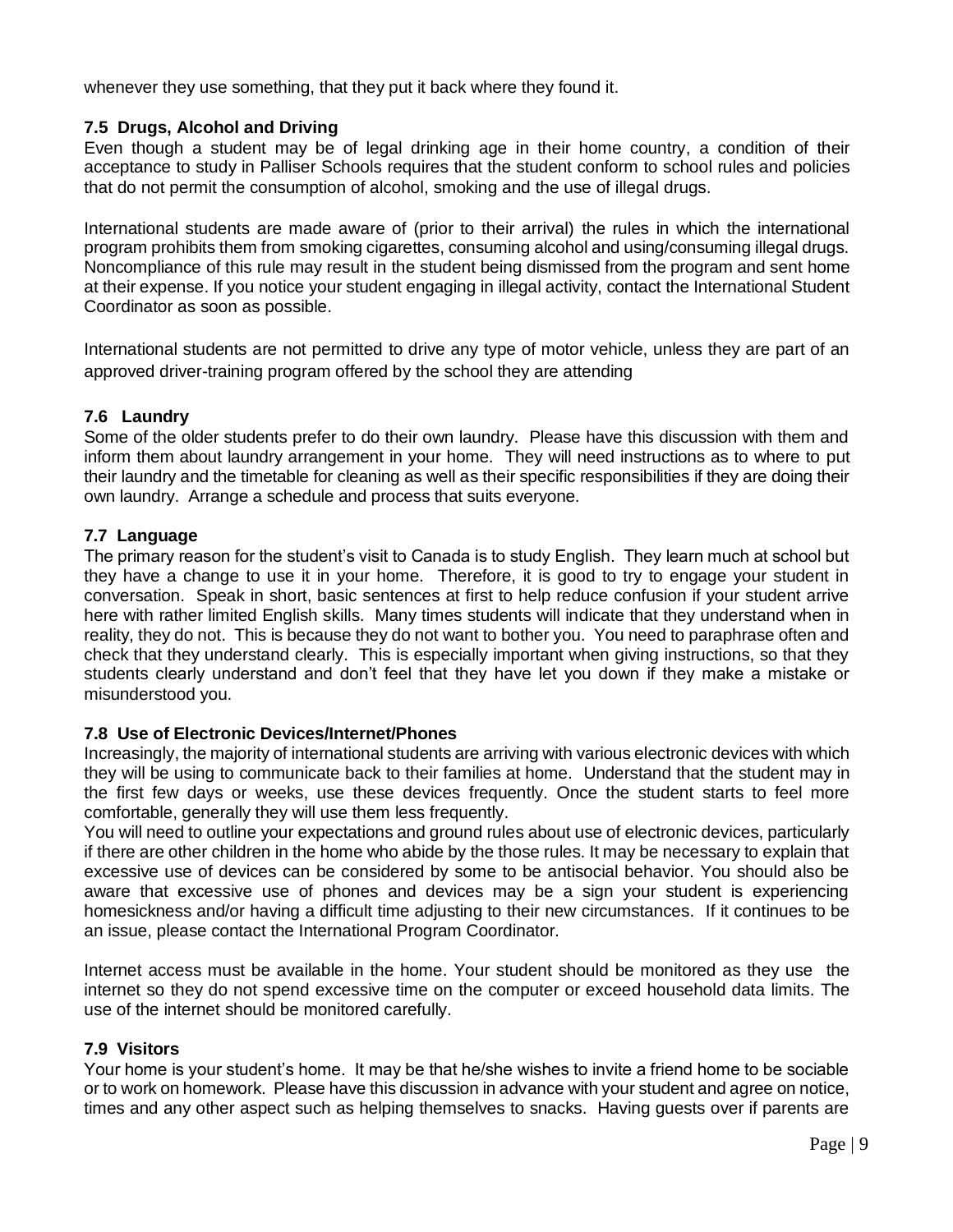not home is strongly discouraged.

#### **7.10 Religion**

Please respect your student's religious/non-religious beliefs. Invite him/her to join you and your family if you go to church, but also be very understanding if he/she chooses not to. Absolutely no attempt should be made to change your student's religious beliefs.

#### **8. SCHOOL**

#### **8.1 Your involvement with the school**

Encourage the timely completion of homework and check on progress. Attend meetings and parent/teacher conferences when needed. Showing an interest in your student's progress contributes positively to his/her Canadian educational experience. The school may take students on occasional field trips. Information will be sent to all students' host families regarding these trips. The host family is asked to be aware of school guidelines on attendance, homework, etc. Please call the school if you have any questions or concerns.

#### **8.2 School Attendance**

Students are expected to attend all classes daily. Homestay parents of middle and secondary students are expected to contact the school if their student will be absent due to illness. In the event that you receive contact from the school to state that your student has missed classes, contact the International Student Coordinator.

#### **9. STUDENT ALLOWANCE/PERSONAL EXPENSE RESPONSIBILITY**

International Students are advised to arrange for an allowance of between \$200 and \$300 per month to cover their personal expenses. You may want to inquire every once in a while how their funds are holding out and remind them to ask their parents to send more funds when necessary to avoid running out. It is recommended that you do not lend your student money.

Unless otherwise arranged, international students are personally responsible for the following:

- Clothing (especially winter clothes)
- School supplies
- Personal toiletries
- Many students have their own computer/laptop. All costs associated with their computer are the responsibility of the student. It is recommended that you do not allow your international student use your own computer.
- Most students will come with their own cell phones and cell phone plans that have been arranged prior to their arrival. Alternatively, students can use calling cards to make long distance calls. Do not allow a student to run up a bill on your account.
- Long distance phone calls (if using your personal phones)
- Medicines of all kinds (for pre-existing conditions)
- Dental work (not covered through insurance)
- Haircuts and other personal services
- Personal entertainment and expenses
- Costs associated with participation in school sponsored activities (e.g. graduation ceremonies, school dances, extra-curricular sports, school trips, etc.)
- Stamps, stationery, books, magazines, CDs, posters, etc.

#### **10. TRAVEL**

International students may travel with their host parents or with the school. If you plan a trip to explore our country or take a vacation, you are required to notify the International Student Coordinator with your destination, duration of the trip, and address where you can be reached. If your family is planning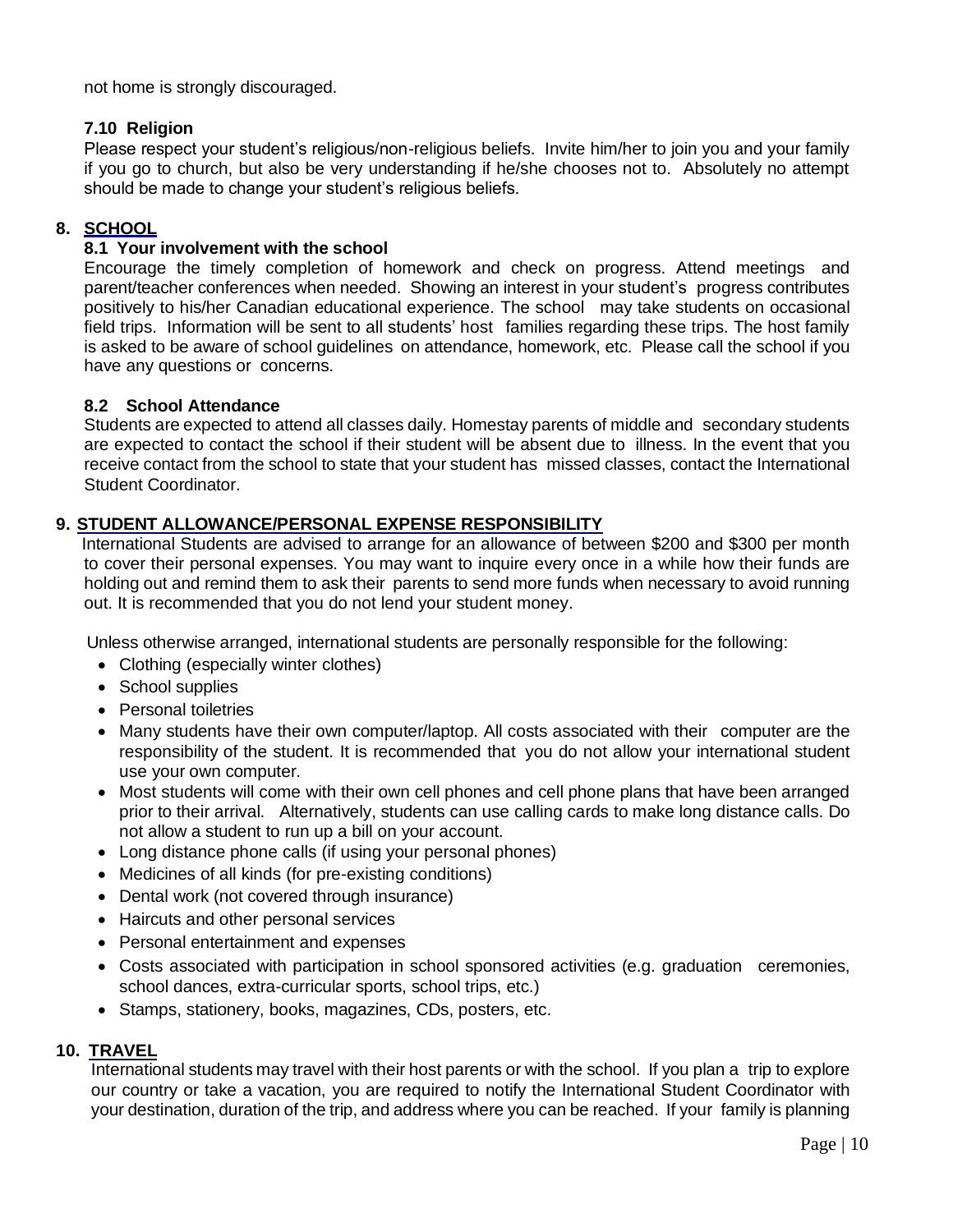such a trip, you may want to decide with your student how expenses will be apportioned. Discussing such matters may sometimes be awkward, but it can avoid awkward situations or misunderstandings later on.

International Students are, as a rule, not permitted to travel on their own, even to visit relatives or close friends, unless arrangements have been made between the host family and the student's natural parents. International students are required to return directly to their home country upon the completion of the program. If special travel arrangements have been made, you will be informed in advance. Even if a student is over the age of 18, they must receive permission from the Palliser Schools International Student Program to travel outside of the area on their own.

#### **11. SUMMER**

In most cases, Palliser does not operate a summer homestay program.

#### **12. CHALLENGES**

#### **12.1 You**r **Children**

Children in host families may initially find it difficult with another youth in the home and may need opportunities for sympathetic listening while they express their feelings (such as jealousy towards the student because he/she is receiving additional attention). Take the time, once in a while, to check the perceptions of both your own children and the student you are hosting. Try to include your children in the orientation activities.

#### **12.2 A New Family Member**

Since experiencing family life is one of the best ways to learn about a culture, you should try as much as possible to let your student take on a family member's role. This role may be quite different from what the student is accustomed to, but it should be one that is natural for you and your family. You will find that treating your international student as a family member will create genuine ties of friendship and foster better understanding of your way of life.

Living as a family member does not mean having special privileges. It may be easier for your student to learn your way of life if you avoid giving preferential treatment. Give him/her some small household chores, just as you would to a son or a daughter, but don't assign tasks that you would normally hire someone to do, such as child-care. It is important not to leave your student alone for long periods of time. One of the parents, or an older son or daughter, should be home during the day to keep him/her company.

#### **12.3 Adapting to a New Culture**

Your new family member will experience many changes during his/her first few weeks. After the initial excitement of being in a new environment wears off, your international student may suffer from culture shock and become homesick. As the "honeymoon period" fades, both parties may feel dissatisfaction. Try to work through this to a common ground.

Your student may feel disorientated and may suffer physical side effects. S/he may become withdrawn, uncommunicative, or moody, and express the desire to return home. This is normal under the circumstances and should only last for a short time. As your student grows accustomed to the new environment, s/he will relax and gradually feel better.

Activity is a good cure for homesickness. If the student continues to be withdrawn and shows symptoms such as excessive sleeping, marked weight loss or gain, acute depression, or other irregular behavior you should notify the Homestay Coordinator.

#### **12.4 Food**

To a student from overseas, Canadian cooking may seem very exotic. Just as you may find squid a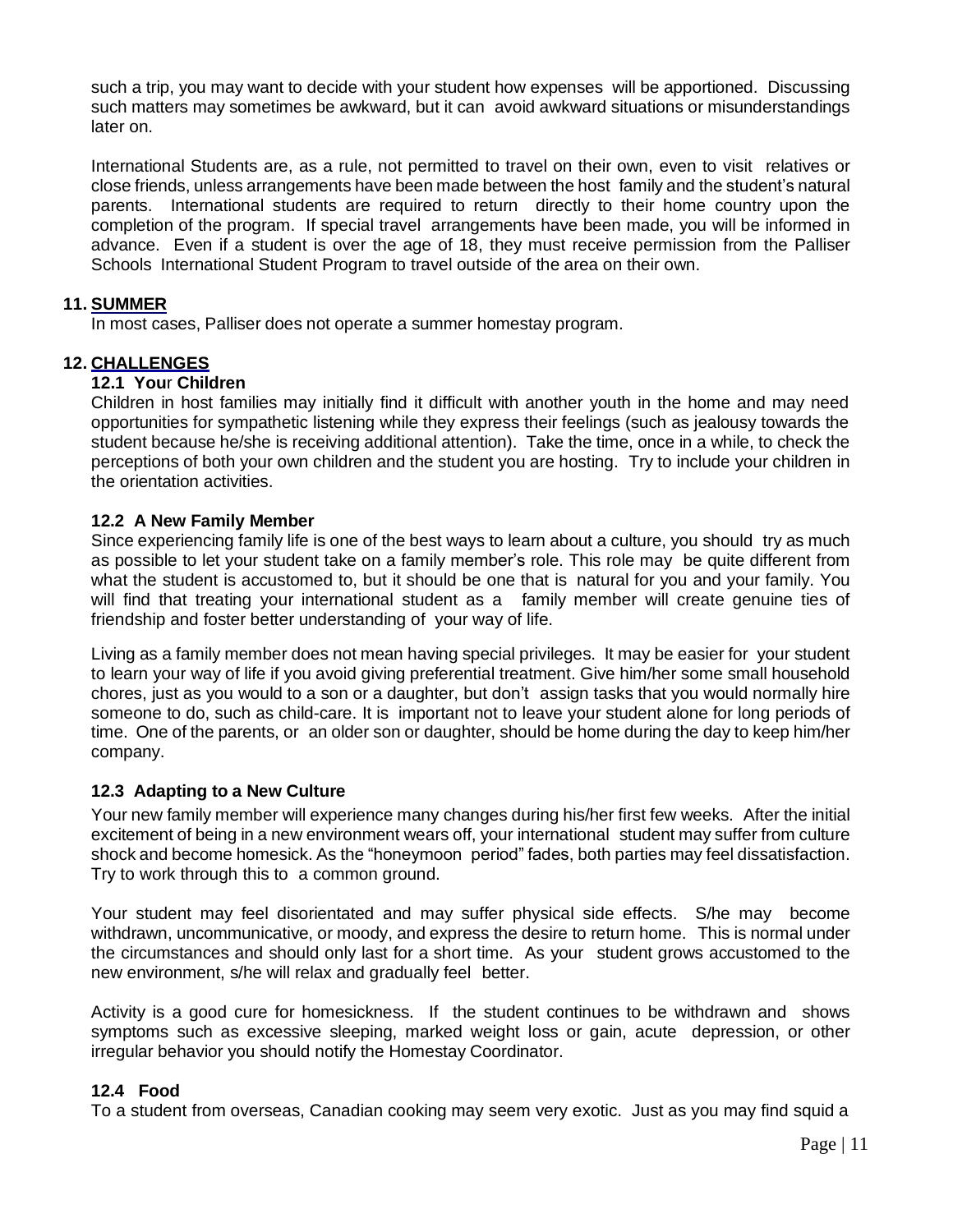little unusual, your best barbequed bacon cheeseburger may puzzle your student. Also, inform the student that tap water is safe to drink. The whole idea of the homestay is to experience Canadian life so do not make drastic changes to your family's meals. Most students enjoy trying new food. However, you should be aware of your student's preferences. If you and your student are so inclined, it might be fun to go to the grocery store together to purchase groceries that would allow the student to cook one of their country's or family's traditional meals for your family. Students are normally very happy to be able to share their culture with you in a way that would be mutually beneficial.

Many students from other countries have never prepared their own meals so they may not know how to prepare a breakfast or lunch. They may need to be shown how to do this. Students must also be shown where all the various foods in the house are kept. Please be sure to have a discussion about the process for breakfast and lunch during school days. It is the responsibility of the Homestay to provide three good meals each day.

Children of all cultures love their snacks. Please discuss this topic with your student explaining what snacks and drinks are available, how to prepare them and when it is appropriate to have a snack. You will probably also want to include the topic of "clean-up" in this discussion as well.

Teach your student about recycling practices in your home.

#### **12.5 Communication/Language Barriers**

There will be awkward moments, confusing situations, and times of disillusionment. Strong communication skills are the key components to every healthy relationship.

Sometimes communication will be difficult and compromises will need to be put in place. Difficult situations are usually worked out if they are dealt with calmly and respectfully. Disorientation and physical discomfort are a normal expectation but your compassion and consideration will help overcome culture shock and homesickness.

In cases where a mutually satisfactory outcome cannot be reached, mediation/alternative arrangements will be worked out by either the Associate Superintendent of International Program Coordinator.

#### **13. INTERNATIONAL STUDENT WELL-BEING**

#### **13.1 Meeting People**

You should make an effort to introduce your international student to other young people of the same age group. You might consider planning a reception with friends and neighbors for this purpose. Although friendships are encouraged for the students, romantic attachments are discouraged.

#### **13.2 Emotional Well-Being**

Providing opportunities for your new family member to interact with other people will reduce boredom and improve emotional well-being. Include your student in your family activities, but as with any teenager give him/her adequate time to spend with friends. Include your student in family discussions and decisions. Ask their advice. It might be interesting to learn how another culture might handle certain situations.

#### **13.3 Physical Well-Being**

Encourage your student to exercise, get proper sleep and eat a balanced diet. Most students like to be involved in physical activity, so encourage your student to participate. Physical fitness will help them feel well and happy.

#### **13.4 Academic Well-Being**

As you would for your own child, you may need to provide academic support for your student. Provide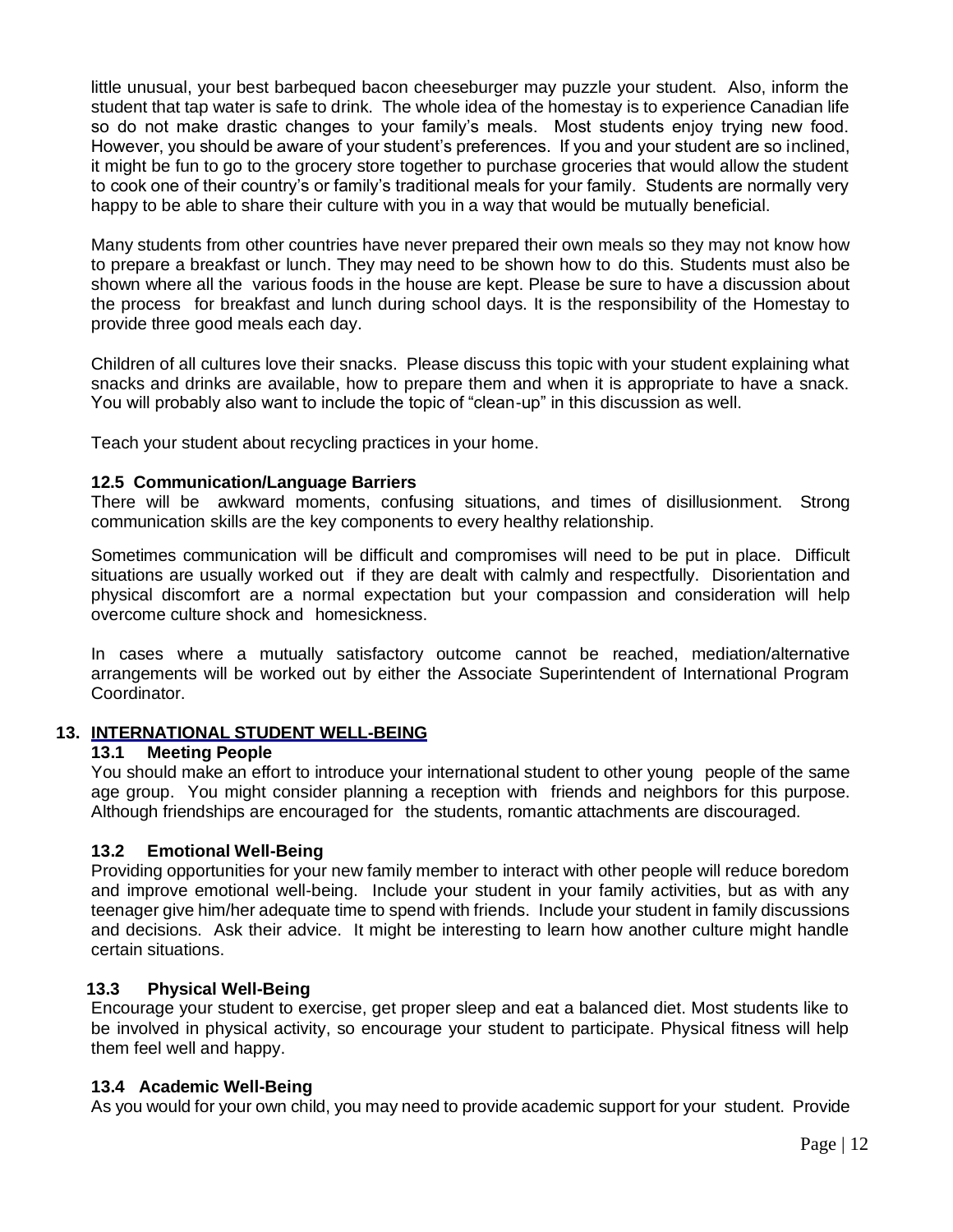opportunities for students to study.

#### **13.5 Emphasize Importance of Diet, Clothing, and Changing Weather**

As Albertans, we know how the weather can change quickly and drastically. Many foreign students are not aware of this. They need to be taught that when they go out for the day, they need to be prepared for any change in weather.

#### **13.6 Assisting With English**

Most of our international students will require assistance with English. Keep your language simple and direct, but do not talk down to the student. Put sticky labels on common items in the house to help the student learn these names. Put common English words on the refrigerator. Keep a language dictionary handy for quick translation to help with the student's assignments; do not do the work for them. Help the student by editing homework, but be careful not to change the content, even if you do not agree with it.

#### **14. WHAT IF PROBLEMS ARISE?**

#### **14.1 What happens if the student has difficulties at the school?**

Should any concerns arise with the international student, host families are asked to contact the school principal. If necessary, the International Student Coordinator will be contacted by the school. Serious problems such as habitual absences or lack of motivation at school may result in the student being sent home.

#### **14.2 What should I do if my student flagrantly disobeys the house rules?**

Contact the International Program Coordinator. The situation will be reviewed and a solution or consequence will be determined.

#### **14.3 What do I do if despite everything I've tried, the student doesn't fit well in my household?**

This happens very seldom, but it does happen. The Homestay Coordinator will be in contact with you within the first few weeks of your student's arrival to see how things are going and to answer any questions or concerns that you may have. We encourage you to let the Coordinator know as soon as you can if you are having difficulties. If, after reviewing the situation, it is felt the difficulties cannot be resolved, we will move the student.

#### **15. TRANSFER OF HOMESTAY OF INTERNATIONAL STUDENTS**

Situations may arise where either a student or homestay parent may request a transfer to a new home. If the student initiates the request, every effort will be made to find a way to resolve the situation so that both the student and the homestay parents are happy with the solution and the student will stay with his/her original homestay family. If a mutually agreeable solution cannot be found, then a new homestay family will be found and the student will be allowed to move.

Although great care is taken to match students with appropriate families, this is not a science and sometimes the match is not quite right, and the student may need to be moved. This is not to be viewed as a criticism of the homestay family or the student. That said, a homestay move is a last-resort solution, as all efforts are taken to get the right fit the first time, to prevent unnecessary disruption and upset in the lives of the students and homestay families.

#### **16. INTERNATIONAL TEACHERS/CHAPERONES**

- International teachers or chaperones that may be travelling with student groups may also require home stay family accommodations. They are adults and will be treated as such by their homestay family and common rules of courtesy should be followed.
- The International teacher/chaperone may be left alone for longer periods than an international student, but may not feel comfortable being left alone for an entire weekend.
- International teachers/chaperones may choose to travel short distances on their own or with friends and this is perfectly acceptable as long as they inform their homestay family first.